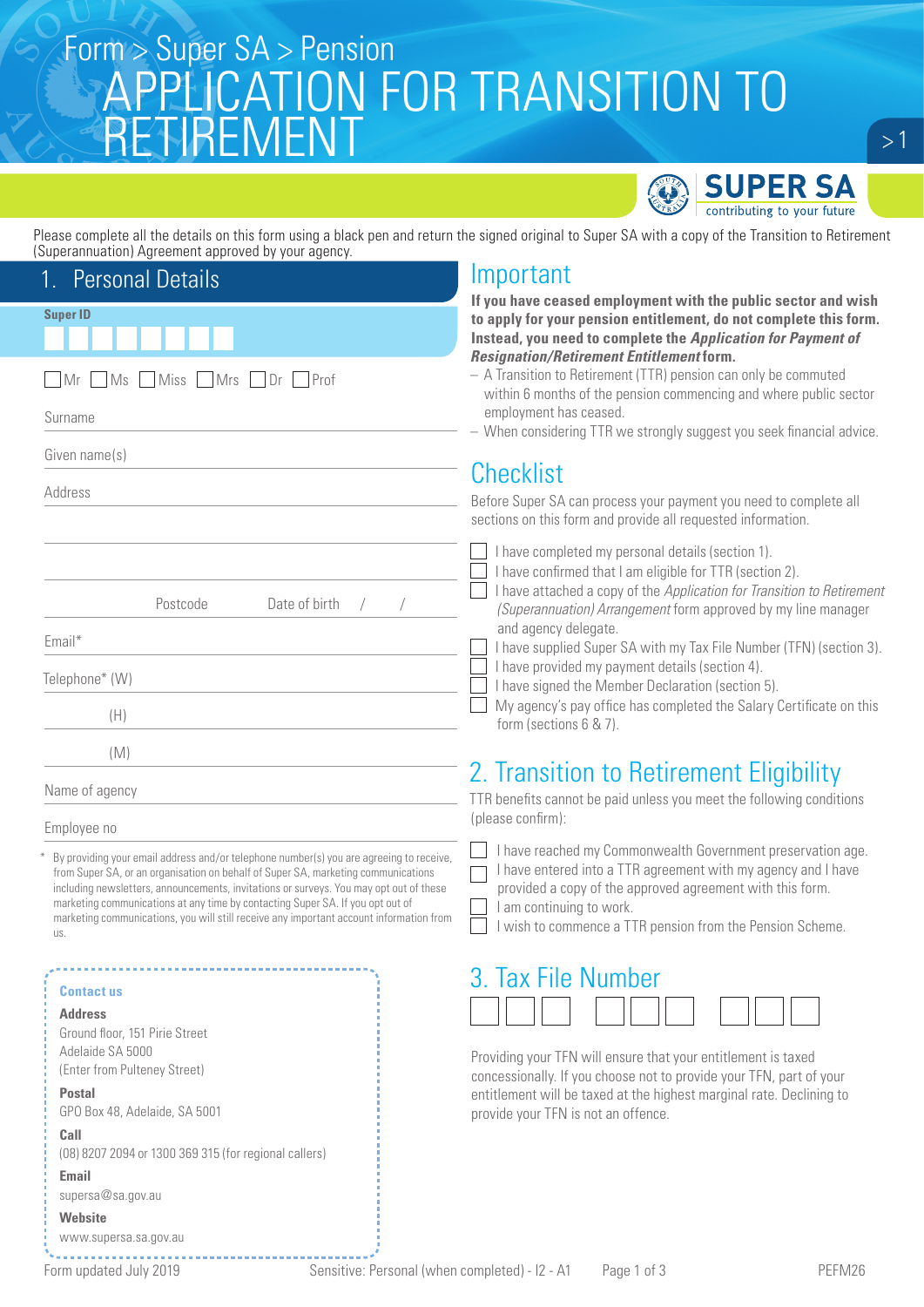# Super SA > Pension<br>CONTIONIC ATIONI FOR TRANICITION TO APPLICATION FOR TRANSITION TO RETIREMENT



 $> 2$ 

Please complete all the details on this form and return the signed original to Super SA with a copy of the Transition to Retirement (Superannuation) Agreement approved by your agency.

### 4. Payment Details

I wish to receive the following TTR benefit from my Pension Scheme account :

 $\Box$  The maximum drawdown benefit that I am entitled to under the TTR arrangements (this is based on the percentage reduction to my salary as a result of the TTR arrangement)



 % of salary. **Please note:** The percentage requested cannot exceed the maximum drawdown benefit. Contact Super SA if you are not sure what your maximum drawdown benefit is.

Please provide details of the account where the TTR pension is to be paid:

Name of financial institution

Address of branch

Institution BSB number (if known)

Your account/member number for direct deposit

Account held in name of

I have a rollover account and wish to also roll over the same  $%$  of this account to the non-commutable income stream fund nominated below.

Super SA Income Stream (Please also complete an *Application to Purchase* form available in the *Super SA Income Stream PDS*. The opening balance of your Non-Commutable Income Stream must be a minimum amount of \$30,000.)

The non-commutable income stream fund named below<sup>1</sup>:

Name of rollover fund

| Rollover fund ABN               |  |  |
|---------------------------------|--|--|
| New policy/member number        |  |  |
| Cheque to be made payable to    |  |  |
| Postal address of rollover fund |  |  |
|                                 |  |  |

Note: If we are unable to verify that the rollover super fund is a complying non-commutable income stream fund, we will require you to provide a letter of compliance.

### 5. Member Declaration

- I certify that the details above are true and correct.
- I understand that once my payment has been made I will not be able to change my instructions.
- I understand that by receiving a TTR benefit the benefit remaining in the Pension Scheme will be reduced accordingly and I am aware of taxation implications and restrictions that may apply to me taking out a TTR arrangement.

Signature Date



When completing your account details on the right, please use numbers only. Characters and symbols will not be recognised. For more information, contact your financial institution.



All SMSF (Self Managed Super Fund) payments will be sent c/- the Fund details, as registered with the Taxation Office. Please ensure that this information is up to date.

Form updated July 2019 Sensitive: Personal (when completed) - I2 - A1 Page 2 of 3 PEFM26